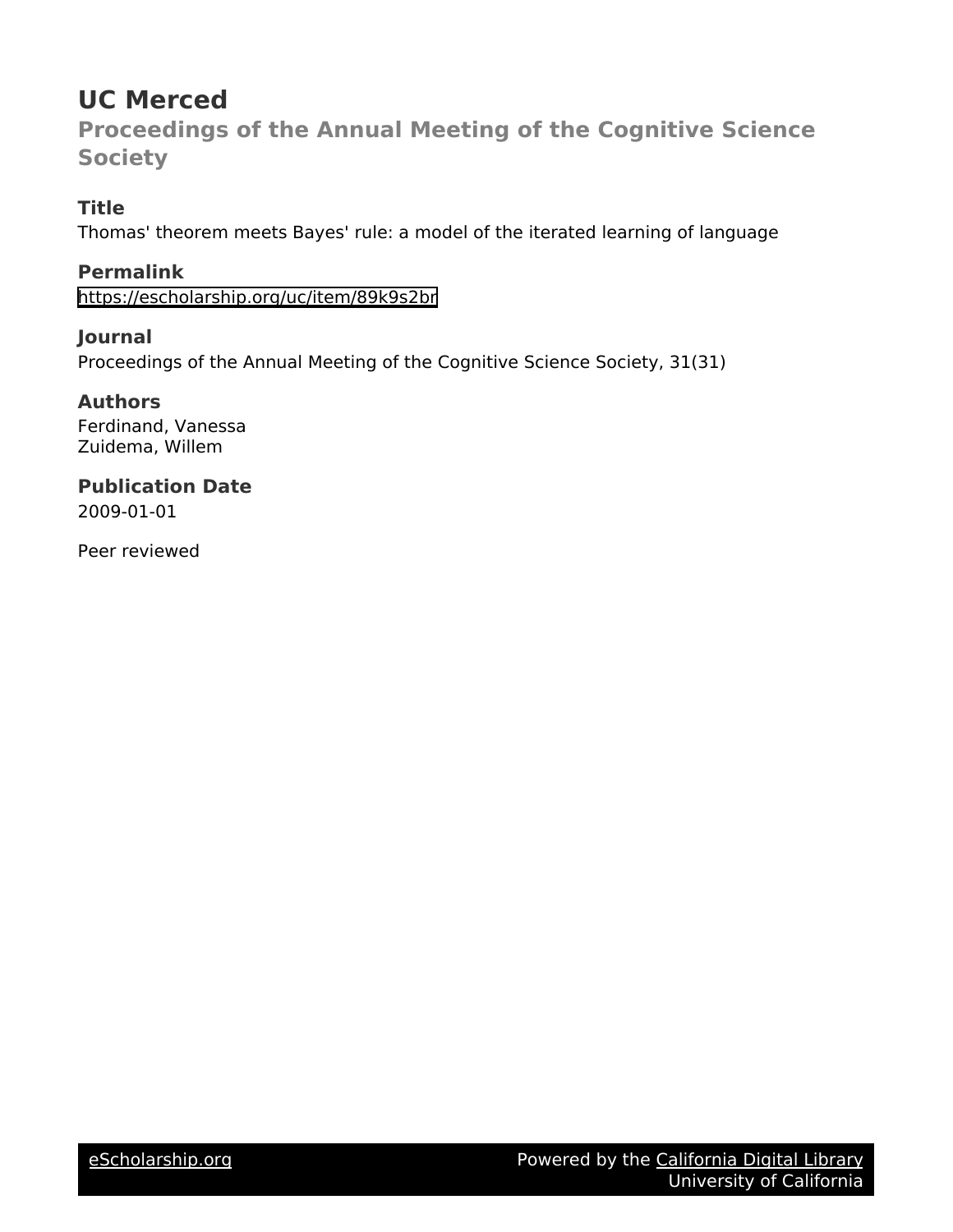### Thomas' theorem meets Bayes' rule: a model of the iterated learning of language

Vanessa Ferdinand (v.a.ferdinand@uva.nl) Willem Zuidema (zuidema@uva.nl)

Cognitive Science Center Amsterdam & Institute for Logic, Language and Computation, University of Amsterdam, Plantage Muidergracht 24, 1018 TV, Amsterdam, The Netherlands

#### **Abstract**

We develop a Bayesian Iterated Learning Model (BILM) that models the cultural evolution of language as it is transmitted over generations of learners. We study the outcome of iterated learning in relation to the behavior of individual agents (their biases) and the social structure through which they transmit their behavior. BILM makes individual learning biases explicit and offers a direct comparison of how individual biases relate to the outcome of iterated learning. Most earlier BILMs use simple one parent to one child (monadic) chains of homogeneous learners to study the outcome of iterated learning in terms of bias manipulations. Here, we develop a BILM to study two novel manipulations in social parameters: population size and population heterogeneity, to determine more precisely what the transmission process itself can add to the outcome of iterated learning. Our monadic model replicates the existing BILM results, however our manipulations show that the outcome of iterated learning is sensitive to more factors than are explicitly encoded in the prior. This calls into question the appropriateness of assuming strong Bayesian inference in the iterated learning framework and has important implications for the study of language evolution in general.

#### Introduction

The language that you speak is not a product of your mind alone. Of course, in acquiring language, you did bring to task a sophisticated learning apparatus able to discover intricate patterns and track frequency distributions at all levels of linguistic analysis. However, you learned your language from data that had been shaped by countless generations of language learners and users before you. Without this history, your personal language would have looked quite different.

In the field of language evolution, the iterated learning model (ILM) has emerged as a popular formalization of this cultural transmission of language over successive generations. Through a series of models, it has become clear that the iteration of learning may have profound influences on the resulting languages. Many of the defining features of natural language have been shown to be possible results of iteration, including compositional semantics and recursiveness (Kirby, 2002) and the bidirectionality of the sign (Smith, 2002). Moreover, these models have shown that the learnability of language in an important sense comes for free: seemingly arbitrary choices of current learners are correct precisely because they are the same choices as those made by the previous generations (Deacon, 1997; Zuidema 2003). This is an instance of Thomas' theorem: "If men define situations as real, they are real in their consequences" (Thomas & Thomas, 1928).

However, learning in the ILM tradition is operationalized with a variety of adhoc learning algorithms and many questions remain about the role and appropriateness of the built-in biases. One way to disentangle the role of the learning biases and the role of cultural transmission in iterated learning is to implement ILMs with Bayesian rational agents, whose inductive biases are explicitly coded. The first main BILM result of this kind was that the outcome of iterated learning (i.e. the stationary distribution of the transition matrix describing transition probabilities between all possible languages) exactly mirrors the agents' distribution over priors. This result implied that the learners' biases entirely determine the outcome of iterated learning (Griffiths and Kalish, 2005). However, when agents with a different hypothesis selection strategy are used (i.e. they maximize as opposed to sample from the posterior probabilities over hypotheses), the outcome of iterated learning amplifies the biases and does not mirror the prior exactly (Kirby et al, 2007). This is taken as evidence that cultural transmission is adding something to the outcome of iterated learning.

Given that ILMs are complex, dynamical systems we should look at the outcome of iterated learning as a product of the behavior of individual agents (agent properties) and the ways in which they interact (social properties). In this way, we can make a clear distinction between which aspects of the outcome can be attributed to agent biases and which aspects can be attributed to the transmission process itself. Normally, only manipulations to the agent itself are made (in terms of bias values and hypothesis selection strategies) and any outcomes that do not strictly mirror the bias are attributed to unspecified additions of the cultural transmission process.

In the present research, we have chosen to manipulate two social parameters: population size and bias heterogeneity. In doing so, we find that the outcome of iterated learning no longer mirrors the prior and is sensitive to more biases in the Bayesian agent than are explicitly encoded in the prior. If the prior can no longer be seen as encoding the whole of an agent's bias, this calls into question the appropriateness of the current BILM framework as a remedy for explicitly linking specific properties of the agents to the outcome of iterated learning.

#### Model description

In this section we outline the components of a Bayesian ILM and describe how they are implemented in our model. The components are the standard ones from any Bayesian inference model (hypothesis space, data, prior, posterior) combined with those from iterated learning (the learners or 'agents', data production, population structure). The implementation and analysis were all carried out in Matlab (for details, see Ferdinand & Zuidema, 2008).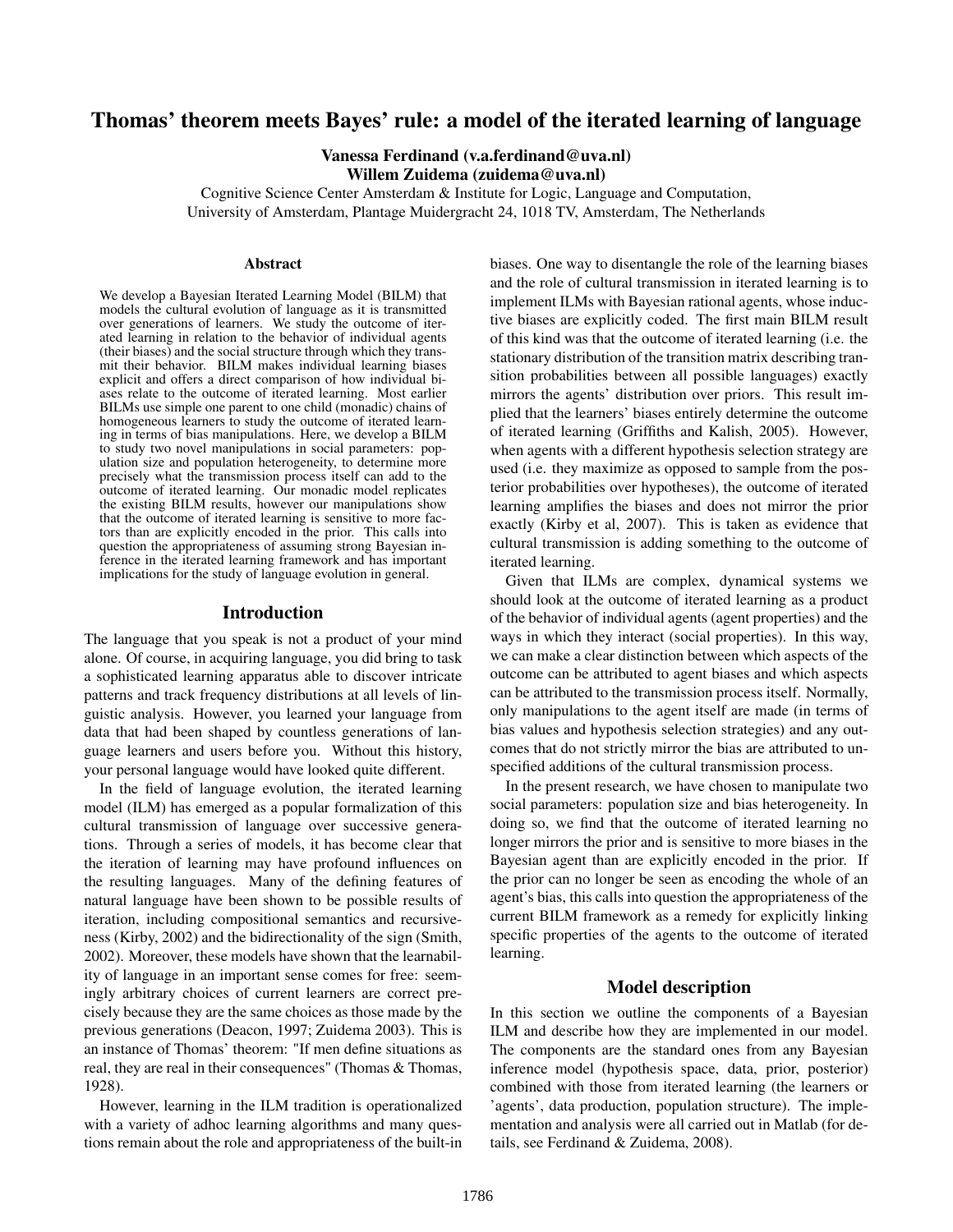

Figure 1: Graph of hypotheses [.6 .3 .1; .2 .6 .2; .1 .3 .6] and example prior vector [.7 .2 .1]. Each hypothesis' shape is entirely determined by the likelihoods it assigns to the data.



Figure 2: Bayesian iterated learning, in the monadic (black) and polyadic (+green/grey) condition. When all priors are equal, the chain is called homogeneous, otherwise it is heterogeneous.

- Hypotheses: agents are assumed to consider a fixed set of hypotheses about the state of the world. Each of these hypotheses assigns different likelihoods to each of a fixed set of possible observations (they are thus probability distributions over *data*,  $P(d|h)$ ). These hypotheses could represent, for instance, different languages that generate a set of utterances, or different functions that describe a set of data points. The exact nature of the hypotheses is left unspecified, but the basic properties of the model should be generalizable to a variety of systems where information is culturally transmitted (including not only language, but also, e.g., music and bird song). In this paper, the hypotheses are set at the beginning of each simulation and are the same for all agents. In our examples, we will use a set of hypotheses of size three:  $h \in H = \{h_1, h_2, h_3\}.$
- Data: The observations that an agent can make about the state of the world will be referred to as data points. Data points are from a fixed set of possible values and in our model we restrict the size of this set to three:  $D =$  ${d_1, d_2, d_3}$ . In linguistic terms, a data point can be interpreted as any piece of evidence (a "trigger") that the target language has a particular property. Different hypotheses assign different likelihoods to different data points. Multiple data points may be organized into a string, where the likelihood of the string is the product of the likelihoods of the points. Data in our model is any such string of length  $b \geq 1$ :  $d \in D^b$ .
- Prior probability: The *prior* is a probability distribution over *hypotheses*, defining the probability  $P(h)$  assigned to each hypothesis before any data is seen. Thus, the prior models the inductive bias of the learner. An example shorthand we will use to note the prior is [.7 .2 .1], where the prior probabilities for  $h_1$ ,  $h_2$  and  $h_3$  are .7, .2 and .1, respectively<sup>1</sup>.



Figure 3: Hypothesis structure and priors affect stationary distribution of monadic maximizers. b=1; hypotheses  $[\alpha (1 \alpha$ (2)  $(1-\alpha)/2$ ;  $(1-x)/2$  *x*  $(1-x)/2$ ;  $(1-\alpha)/2$ )  $(1-\alpha)/2$ )  $\alpha$ , with *x* on horizontal axis and  $\alpha = .33$  in curve (a), .4 in (b), .6 in (c) and .8 in (d).

Agents perform inference by combining their prior beliefs and observations of data using Bayes' rule:

$$
P(h|d) = \frac{P(d|h)P(h)}{P(d)}\tag{1}
$$

where  $P(h|d)$  denotes the posterior probability that a hypothesis could have generated the data in question and  $P(d)$  =  $\sum_{h \in H} P(h)P(d|h)$  is the probability of the data averaged over all hypotheses.

- Hypothesis choice: Once the posterior probabilities are calculated, we still need a strategy to choose one particular hypothesis *h*, from which to generate the data. We consider the same two strategies as in much earlier literature: (i) the *maximizer* simply chooses the hypothesis with the maximum posterior probability (MAP) or, if there are multiple maximums, a random one from the set of MAPhypotheses; (ii) the *sampler* chooses one hypothesis randomly, but weighted by the posterior probabilities.
- Data Production: Once a hypothesis is chosen, the next step is to generate new data using that hypothesis. For instance, assuming the agent has chosen  $h_1$ , each data point in the output string will be randomly generated, but weighted according to the likelihood of each data point under  $h_1$ . The number of data points in this string defines the "transmission bottleneck" *b*. A characteristic string of size  $b = 10$  under hypothesis  $h_1$  of figure 1 would be  $d_1d_1d_2d_1d_2d_2d_1d_3d_1$
- Population structure: Agents are organized into discrete generations of one or more individuals (figure 2). If the number of agents per generation is exactly 1, the model resembles previous ILMs; we will call this condition *monadic*. We will also consider larger populations, a condition labeled *polyadic*. Because each generation only learns from the previous, the model can – regardless of

<sup>&</sup>lt;sup>1</sup>Note that in Bayesian modelling the choice of priors is typically constrained by a set of principles that assure the outcome is not trivially steered by the modeller (e.g., priors must be uninformative) and that calculations remain feasible (e.g., priors must be conjugate to the likelihood function). In our model, we allow any choice of prior over any set of hypotheses; this is 'unorthodox' yet

very relevant for some of our results, as one reviewer notes, but it is consistent with our view that it is the reality of human biology that ultimately determines which priors and hypotheses are appropriate in linguistic modelling, and not the mathematical convenience for the modeller.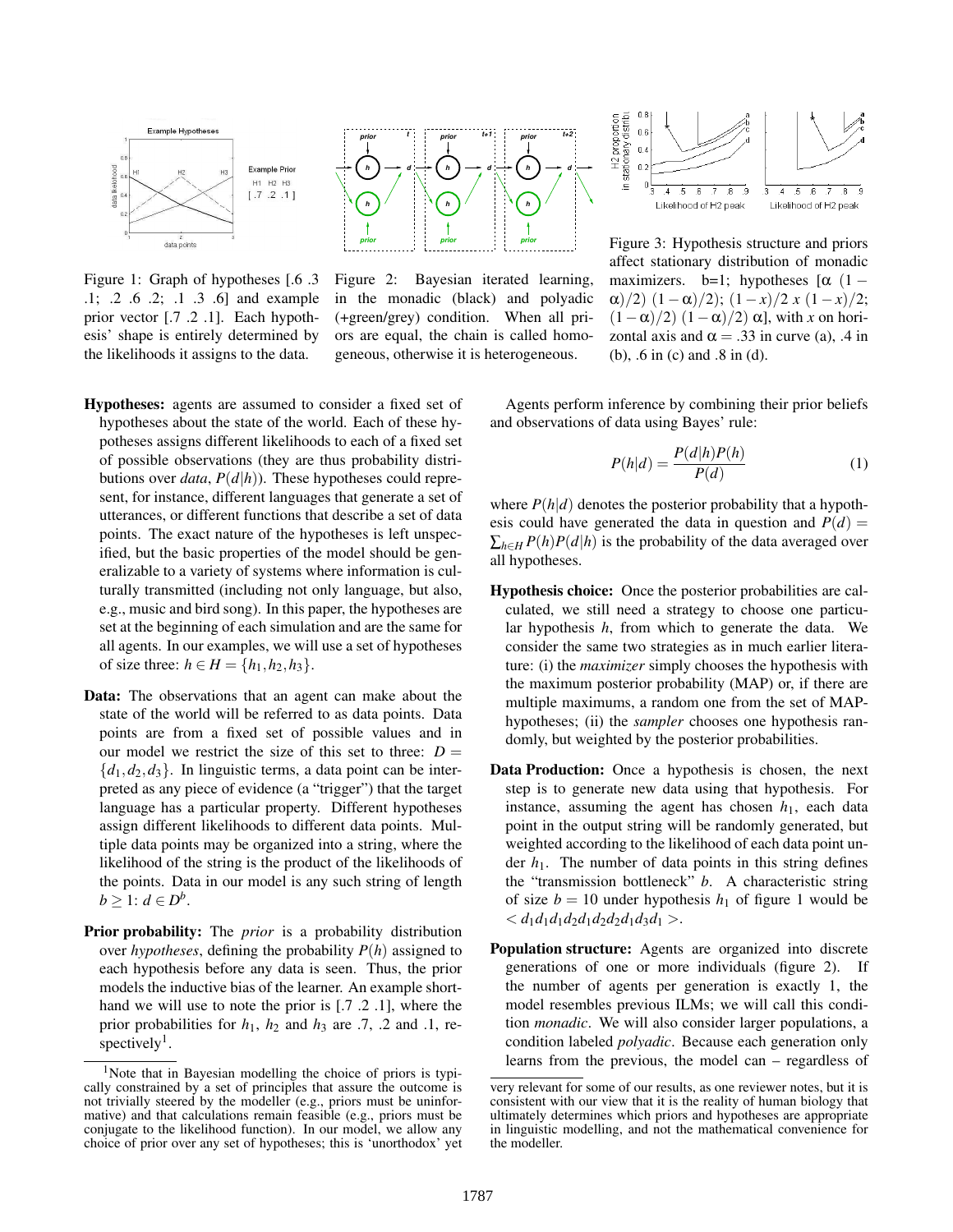the population size – be characterized as a *Markov chain*<sup>2</sup> , where the population at time *t* (after learning) is characterized as a vector of hypotheses  $(\vec{h}_t)$ , and for each pair of hypotheses  $\langle h_t, h_{t+1} \rangle$  the probability of transitioning from one to the other is given by  $\sum_{d} P(d|h_t) \times P(h_{t+1}|d)$ .

Cultural transmission (iteration) is modeled by using each generation's output data string as the next generation's input data string. All agents in one generation produce the same number of data samples, which are all concatenated into the output data string for that generation. The likelihood of a data string is invariant to the order of the data samples it contains. Each agent has no way of knowing the number of agents which produced the data string or which data came from which agent. Additionally, each generation has an identical composition of agents as the generation before it. If a population is heterogeneous, then the same set of heterogeneous agents occur in each generation.

#### **Results**

We will study this model numerically while varying the prior, hypothesis structure, bottleneck size, hypothesis choice strategy, population size, and population heterogeneity in terms of different priors per agent. In this section we will first briefly describe how we monitor the behavior of the model. We then show our model can replicate aspects of previous Bayesian ILMs. We will then address new findings for multi-agent populations with heterogeneous and homogeneous biases.

#### Monitoring model behaviour

We are looking for features that are invariant as well as changes in the dynamics of the model that can be causally attributed to specific changes in parameter settings. A concrete representation of a "dynamical fingerprint" can be obtained by constructing a transition matrix Q for each model. This matrix gives the probabilities that any of the hypotheses will lead to itself or any other hypothesis in the next generation. In linguistic terms, the transition matrix is the idealized equivalent of a theory of (generational) *language change*: it gives the probability that a language in a particular state at generation *t* will change into any of a set of possible states at generation  $t + 1$  (cf. Niyogi, 2002).

If an ILM simulation could be run for an infinite amount of time, the relative frequency of each chosen hypothesis would settle into a particular distribution that is determined entirely by these transition probabilities. This distribution is known as the *stationary distribution* and serves as an idealized shorthand for the "outcome of iterated learning". The stationary distribution is proportional to the first eigenvector of the transition matrix (Griffiths & Kalish, 2005). In some cases, we can therefore easily determine the stationary distribution analytically. In linguistic terms, the stationary distribution is the idealized equivalent of *linguistic typology*, a theory of language universals and variation: it gives the relative frequencies with which we should see particular language variants, when very many  $(N \rightarrow \infty)$  independent cultural evolution chains have run for a very long time  $(t \rightarrow \infty)$ .

In an experimental run, the relative frequency of all chosen hypotheses are also entirely determined by the transition matrix, but because a run contains a finite number of transitions, it represents one actual trajectory of transitions, from a larger set of probable trajectories under that matrix. However, when a large number of transitions can be recorded in a simulation (by setting the number of generations sufficiently high), then a tally of the actual hypotheses chosen by the agents over the course of the simulation closely approximates the analytical stationary distribution. This is the *normalized hypothesis history* (HH); it is a reliable, experimental approximation of the stationary distribution and is reported in most of our results.

#### Monadic iterated learning

Griffiths & Kalish (2005) showed, both analytically and numerically, that the stationary distribution of iterated learning of *monadic* (i.e., a single agent per generation) samplers mirrors the prior, independently from hypothesis structure or bottleneck size. In our numerical model we easily replicate this result; for all choices of priors, hypotheses and bottlenecks we find that the (approximation) of the stationary distribution (approximately) matches the prior (table 1).

|                | analytical |     |                | numerical      |       |                |  |  |
|----------------|------------|-----|----------------|----------------|-------|----------------|--|--|
|                | h1         | h   | h <sub>3</sub> | h <sub>1</sub> | h     | h <sub>3</sub> |  |  |
| S1             | .7         |     |                | .6946          | .2040 | .1014          |  |  |
| S <sub>2</sub> | .7         |     |                | .7095          | .1939 | .0966          |  |  |
| M <sub>1</sub> | .33        | .33 | .33            | .3310          | .3327 | .3363          |  |  |
| M2             | .83        | .15 | .03            | .8167          | .1553 | .0280          |  |  |

Table 1: Analytically and numerically determined stationary distributions for 4 conditions of the monadic BILM. S marks sampler, M maximizer, and the 1 and 2 give bottleneck sizes. Prior = [.7 .2 .1], hypotheses as in figure 1; 10000 iterations.

One interpretation of this result is that, in the end, the features of the languages of the world are entirely determined by the biases of the learner – but we will see that this interpretation is incorrect. (Kirby, Dowman, & Griffiths, 2007) emphasized that in the maximizer condition, iterated learning will not converge to the prior. They describe the maximizer stationary distributions as amplifying the structure of the prior, although they are careful to note that the exact distribution will depend on the hypothesis structure. We find that it is in fact easy to choose parameters such that the stationary distribution is entirely determined by the hypothesis structure and prior play no role, as shown in the third line of table 1. In figure 3 we show an example of the complex interaction between priors and hypothesis structure under the maximizer condition.

 $2$ (Note that for large populations and large sets of hypotheses the transition matrix is of course too big to calculate exhaustively, but identifying a system as a Markov chain can help us decide on the right approximations to study such systems in simulations.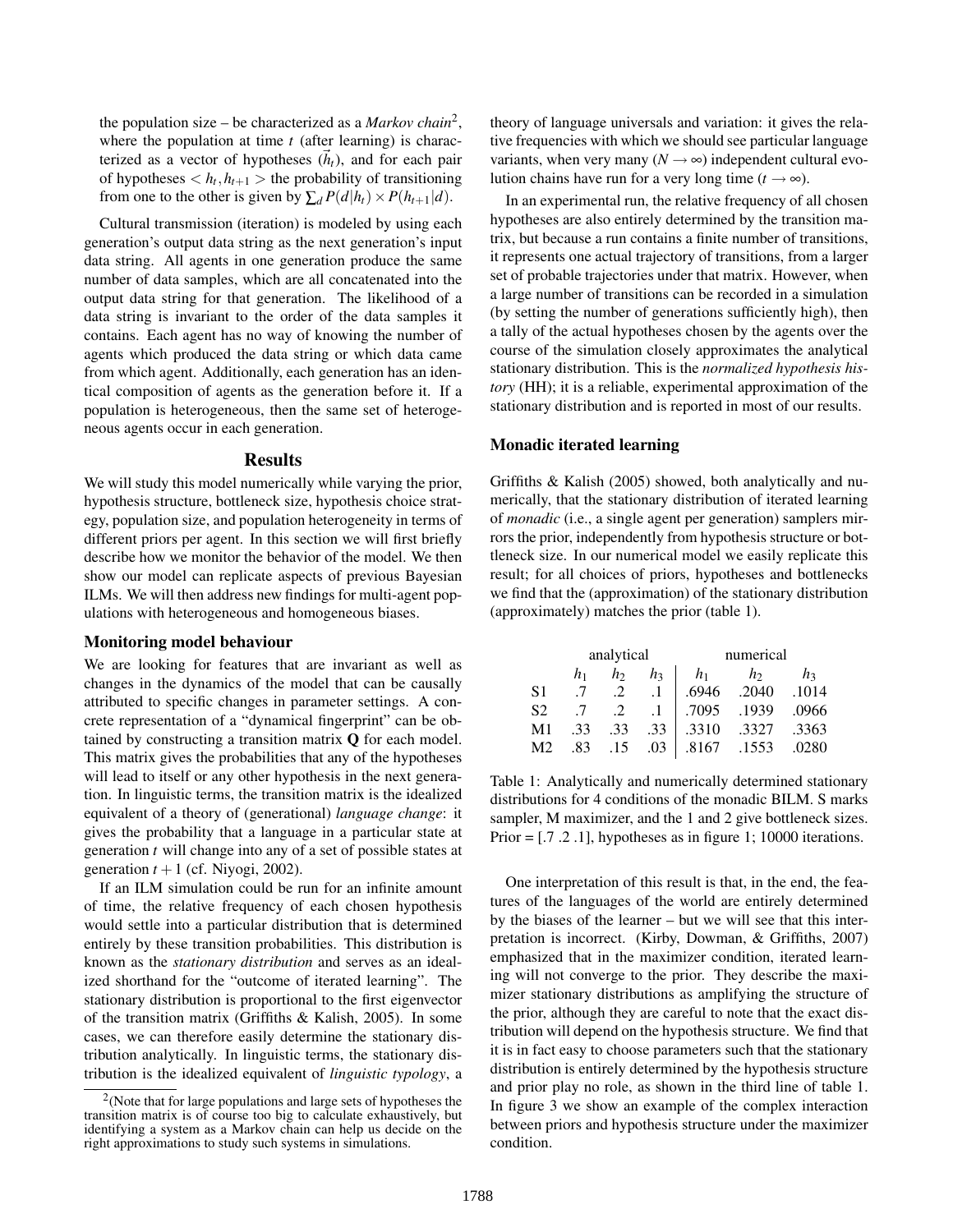#### Polyadic iterated learning

In our model, each agent in a *polyadic* run sees the same data string, separately calculates its posterior values, chooses its own hypothesis, and generates its own data. The data from all agents of the same generation are then concatenated into one unified data string, which is given to the next generation as their input. When the population size is set to any number *n* and the number of data samples is set to *m*, the bottleneck size is  $b = n \times m$ .

The polyadic and monadic configurations thus differ in one respect: the data string that is passed between generations is not stochastically generated from one single hypothesis, but from multiple. This has different consequences for the maximizer and the sampler models.We find that polyadic maximizers behave almost exactly as monadic maximizers. Polyadic samplers, however, show markedly different behavior. In particular, samplers in this condition do not converge to the prior. This seems to be in contradiction with the mathematical result in Kalish et al. (2007), who show that their single-agent results can be generalized to multi-agent populations, where the stationary distribution will continue to mirror the prior.

It is worthwhile working out the reasons for this difference. First consider a homogeneous, polyadic maximizer model. The behavior of all agents in the population is identical: because all agents receive the same data string and have identical priors and hypotheses, the posterior of all agents will be the same. Maximizers will all choose the same hypothesis, because this choice is based on the maximum value of their identical posteriors. The only exception is when there are multiple maximum values in their posterior. In this case, they each choose one of the maximum value hypotheses randomly, with equal weight. This situation generally only arises when there is no bias in the prior values (to help diversify the posterior values). Aside from this exception, multiple maximizers producing *m* samples, is equivalent to a single maximizer producing  $n \times m$  samples. Therefore, maximizer dynamics due to population size are identical to the dynamics due to a larger bottleneck.

For a homogeneous, polyadic sampler model, the dynamics are very different. Because samplers choose their hypotheses weighted by their posteriors, a homogeneous population will not choose the same hypotheses. Therefore, the actual data the next generation receives, may come from individuals with different hypotheses. This implies that the data is a sample from the *product* of the distributions defined by the hypotheses of those individuals. The actual probability distribution over possible data strings is therefore not among the set of hypotheses entertained by our learners!

This has interesting implications concerning the *Bayesian rationality* of the agents. In general, when a string of data is generated from a set of likelihoods which learners are not explicitly given, then they are not longer perfect Bayesian reasoners. This is exactly the case with a multi-population of samplers. When a data string is generated from 2 different hypotheses, these probabilities do not conform to the likelihoods as defined by any of their hypotheses. The result is, for a multi-agent population of samplers, the stationary distribution no longer mirrors the prior (figure 4).



Figure 4: The maximizer model's stationary distribution is invariant to population size. For samplers, population size does affect the dynamics and the stationary distribution no longer mirrors the prior. Stationary distributions for populations 1 and 2, for maximizer and sampler models with: prior [.7 .2 .1], hypotheses [.8 .1 .1; .1 .8 .1; .1 .1 .8], 10,000 generations.

Hence, the mathematical proof of (Griffiths & Kalish, 2005) requires, in practice, that each sampler is given a new set of hypotheses, for each corresponding population size, where each hypothesis represents the combined likelihood set for each possible combination of hypotheses that the agents of the population may have when outputting into the data string. This set is different when learners learn from 1, 2, 3, ..., 100 individuals, but the proof requires a perfect hypothesis space.

The stationary distribution of polyadic samplers are a function of priors, hypotheses and population size. Figure 5 (left) shows that the stationary distribution mirrors the prior less and less as the hypothesis structure becomes strongly peaked and the prior more biased. However, for a combination of relatively flat hypotheses and weakly biased priors, the stationary distribution still mirrors the prior. Furthermore, increasing the population size systematically amplifies the effect of the likelihoods on the sampler's stationary distribution (figure 5, right). The figure also shows that the stationary distribution reflects hypotheses structure in the absence of a prior bias.

#### Heterogeneous iterated learning

Finally, we implemented a heterogeneous ILM by taking a polyadic model and assigning different prior vectors to each of the agents (figure 2). This model, therefore, is the most complex of all models constructed. The main result is that heterogeneous agents' hypotheses choices converge as they are allowed to share more and more data, despite having fixed and different priors from each other. In the case of heterogeneous samplers, we find that the stationary distribution is simply the average of the stationary distributions of the corresponding homogeneous sampler runs. In the case of maximizers, however, the heterogeneous stationary distribution is not a simple average, and depends on all hypothesis structures and priors (details in Ferdinand & Zuidema, 2008).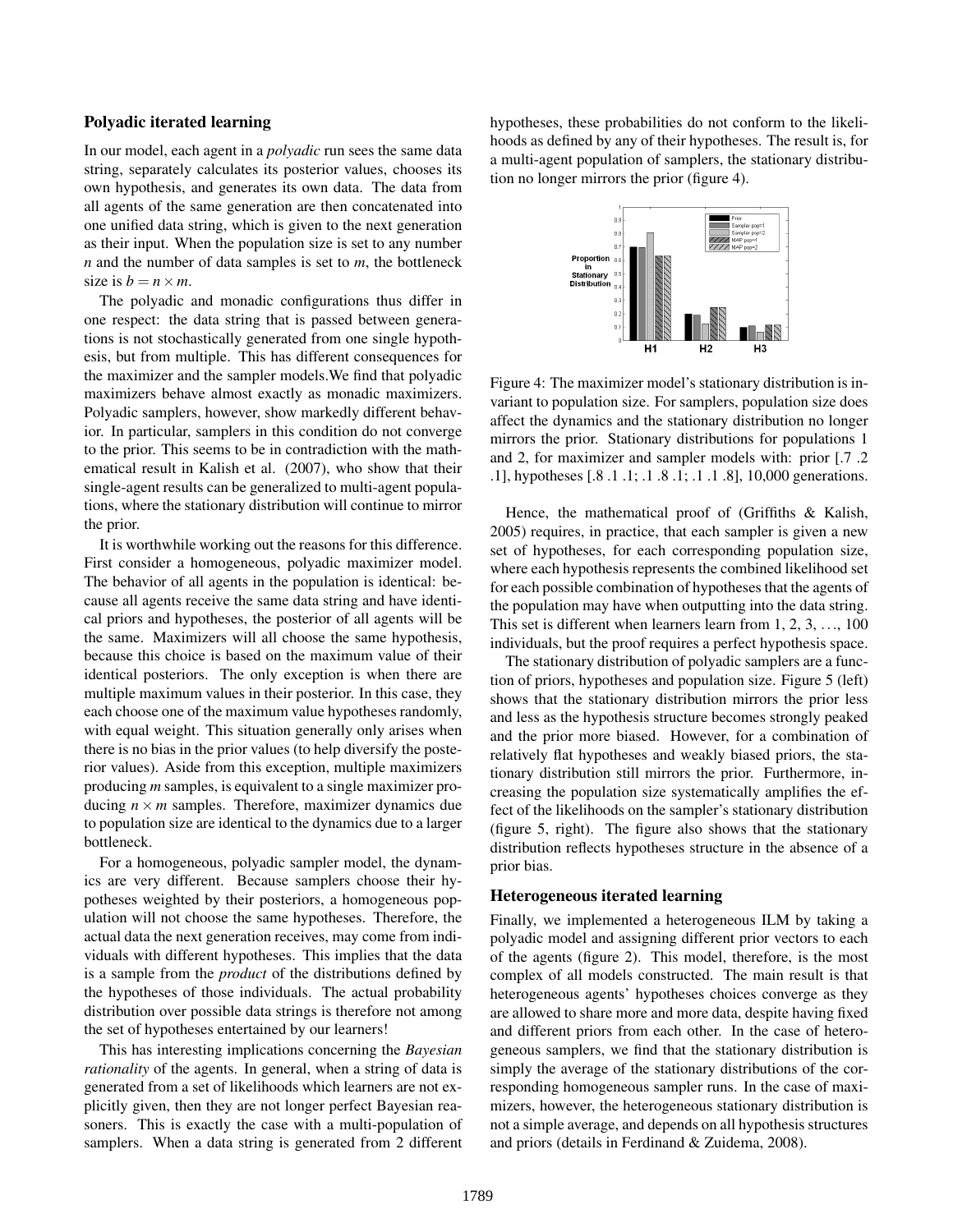

Figure 5: Population size amplifies sampler sensitivity to hypotheses structure. Hypotheses: a [.8 .1 .1; .1 .8 .1; .1 .1 .8], b [.4 .3 .3; .1 .8 .1; .3 .3 .4], c [.8 .1 .1; .3 .4 .3; .1 .1 .8]; prior = unbiased. Population sizes n=1 to 5.

#### **Discussion**

This Bayesian ILM both replicated the general properties of previous existing Bayesian ILMs and provided new results regarding multi-agent populations and bias heterogeneity. The replications are that a monadic sampler's stationary distribution always mirrors the prior bias of the agent (Griffiths & Kalish, 2005), and a maximizer's stationary distribution is determined both by the prior and the hypothesis structure (Kalish et al., 2007). Also, for a range of parameters, the prior has no effect on the maximizer stationary distribution (Smith & Kirby, 2008), but above this threshold, iterated learning amplifies this bias (Kirby et al., 2007). Additionally, a strong bottleneck effect was observed, with the general effect of increasing transmission fidelity of both the sampler and maximizer models (Kalish et al., 2007). All of these replications attest to this particular implementation as a valid Bayesian iterated learning model.

Throughout the replication work, new insights into the role of data likelihoods for both the maximizer and sampler were obtained. The focus of all previous research with Bayesian ILMs is the on the prior and how its manipulations affect the stationary distribution. Kalish et al. (2007) manipulated the degree of hypotheses overlap, as well as noise level, but it appears their hypothesis structures were all symmetrical. Smith & Kirby (2008) demonstrate that the maximizer strategy of hypothesis choice is evolutionarily stable over that of samplers. However, the maximizer parameters for which this result was proven, it seems, were again derived from a symmetrical hypothesis structure and for the range of priors which are unaffected by bias strength. The result is consistent behavior of the Smith & Kirby's maximizer model over the bias values they selected. Our results show that this is a subset of maximizer behavior and that unstable behavior is easily obtained for the right relationship between hypotheses and priors. So, perhaps maximizer would not be the evolutionary stable strategy in all cases, and a certain range of maximizer parameters is evolutionary stable over other maximizer parameter sets. Knowledge of this kind would help guide the choice of maximizer parameter sets to use for iterated learning simulations.

Our main result, however, was obtained from a manipulation in population size. By just increasing the population size to 2, the sampler model's stationary distribution does not strictly mirror the prior. One response to this finding could be to claim that we have made a mistake by not giving our agents the right set of hypotheses. Indeed, in a Bayesian rational analysis it is the task of the modeller to choose hypothesis structure and prior carefully such that it objectively represents the uncertainty the learner faces. The learner doesn't have to actually use any of the Bayesian apparatus; it might rely on completely different heuristics that have somehow (e.g., by natural selection) been optimized to *approximate* the Bayesian rational solution (i.e., it is a *normative* model). However, if this line of attack is chosen, it should apply to all cases where iterated learning does not converge to the prior (and we listed many). In the stationary distribution, the objective prior probability for learners *is* the stationary distribution. A Bayesian rational analysis of iterated learning that predicts non-convergence to the prior is thus inconsistent.

The alternative response is to acknowledge that the prior probabilities and the hypothesis structure (i.e., likelihoods) together instantiate the subjective *biases* of the individual agents. The Bayesian inference in that case should be interpreted as a *descriptive* model, and the components of the Bayesian apparatus must somehow correspond to cognitively real processes. We have seen that convergence to the prior only occurs in the exceptional case that (i) learners have perfect knowledge of the possible sources of the data they are learning from, (ii) they carry out the Bayesian probability calculation perfectly and (iii) they then *sample* from the posterior. In all other cases – which include human language learning, we suggest – predicting stationary distributions is in fact a difficult task that depends on many variables. The results in this paper form a further contribution to developing the computational tools for that task.

Hence, Bayesian Iterated Learning does not actually give us what it was intended to: an explicit and complete quantification of an agent's bias. When we look at the cultural transmission system as a sum of the agents' behavior and the way they interact (the social structure) we see the prior does not quantify the whole agent's bias. We see that not only does the hypothesis choice strategy affects agent behavior and therefore the outcome of iterated learning, but hypothesis structure does the same (since we show an effect of different hypothesis structures on the stationary distribution). If we attribute these components to a cognitive agent, they should all fall under the agent's bias (innate or learned) if the bias is everything that the learner brings to the task - so everything besides the data itself.

Moreover, the particular dynamics which previously thought to differentiate the sampler and maximizer models, may not be as clear cut as they seemed and non-convergence to the prior cannot be taken as direct evidence against the sampling strategy or support for the maximizer strategy.